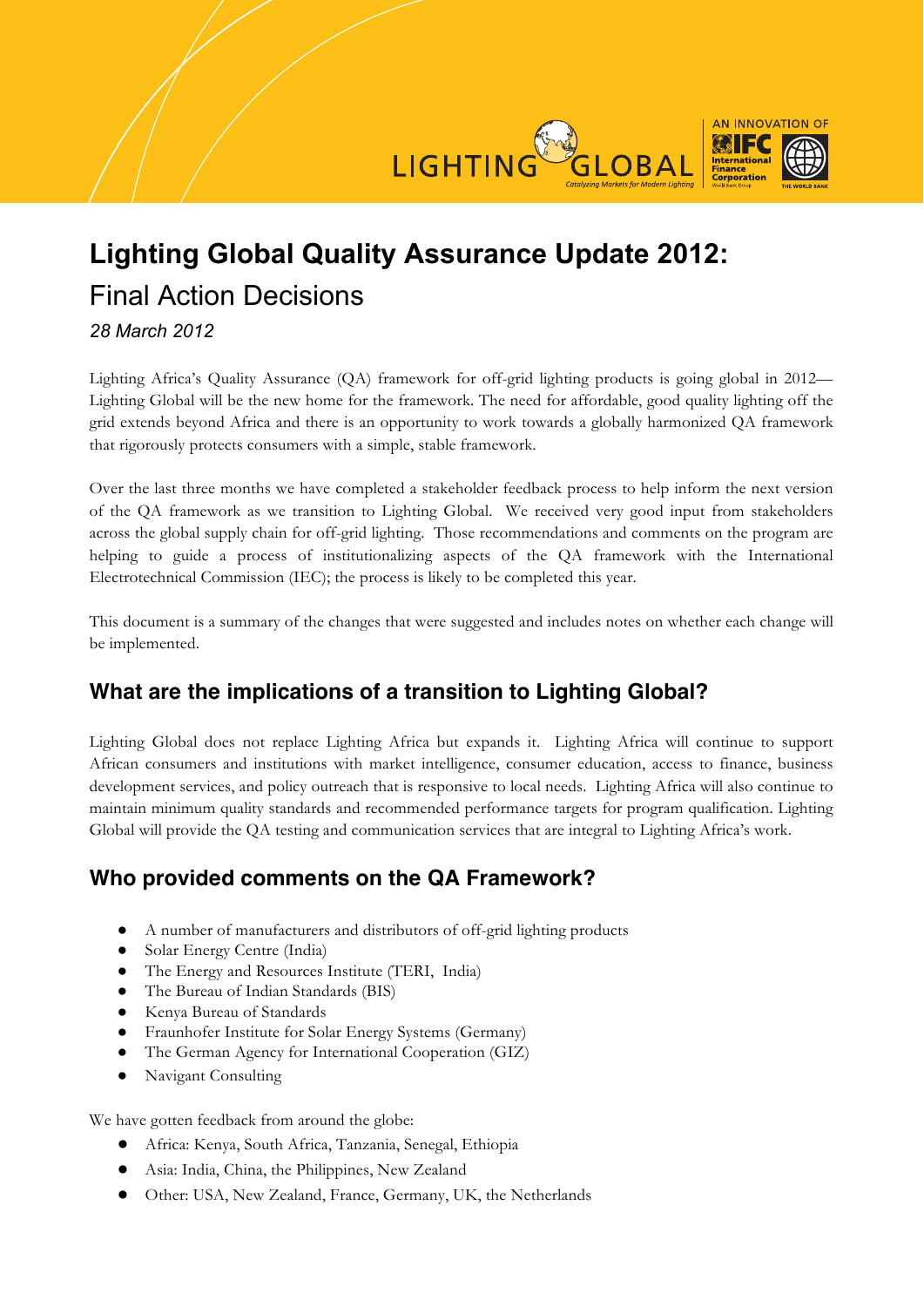# **Why does the QA framework matter?**

The Lighting Global QA framework will **meet the needs of a growing market** by:

- **!** Seeking an appropriate balance between product quality and affordability
- **!** Using rigorous tests that can be carried out using reasonably low cost instruments
- **!** Maintaining stable and transparent QA policies so stakeholders know what to expect Effectively communicating product performance information so buyers can make informed purchasing decisions

In addition to its use for qualification in Lighting Africa programs, the QA framework is **partially or fully "harmonized" with a growing number of other institutions**, including the United Nations Framework Convention on Climate Change

Lighting Africa's QA program **trajectory is towards global harmonization**; our goal is that off-grid lighting products can be tested once to qualify for the numerous market support and regulation frameworks that exist, reducing transactions costs and simplifying the work of manufacturers who produce good quality products that meet the needs of consumers.

There is an opportunity in 2012 to institutionalize the test methods and metrics developed through the Lighting Global QA framework with the International Electrotechnical Commission (IEC). An IEC QA framework for off-grid lighting would facilitate greater harmonization for institutions and organizations across the globe.

#### **When is the new QA framework active?**

The new framework is active now (as of 28 March 2012). Companies with products that are impacted by changes to the Standards and Targets will be contacted by the Lighting Global QA team. If you are not contacted and think your product is impacted, please contact us at qualityassurance@lightingafrica.org.

#### **What are the key updates to the QA framework?**

The key updates are highlighted here. The full set is detailed in the table below. Not all of the policy documents to support the updates are complete. As the updated policy documents are completed they will be added to the website.

- 1. Reducing the time to receive test results for most products by obtaining preliminary lumen maintenance results in half the time (i.e., 1000 hours);
- 2. Improving the solar run time calculation accuracy;
- 3. Adding gooseneck and strain relief tests to better capture mechanical durability;
- 4. A new, integrated framework for assessing water protection: considering the overall water exposure protection afforded by the enclosure, other technical approaches like conformal coatings, and consumer labels and instructions.
- 5. Reducing the water exposure and physical ingress protection requirements for "fixed indoor" products by one level;
- 6. Adding a formal self-certification section, mechanical durability results, and a graphical results summary to the Standardized Specification Sheets (SSS);
- 7. Requiring batteries to be protected by a charge controller; and
- 8. Adding various observations to the visual screening test.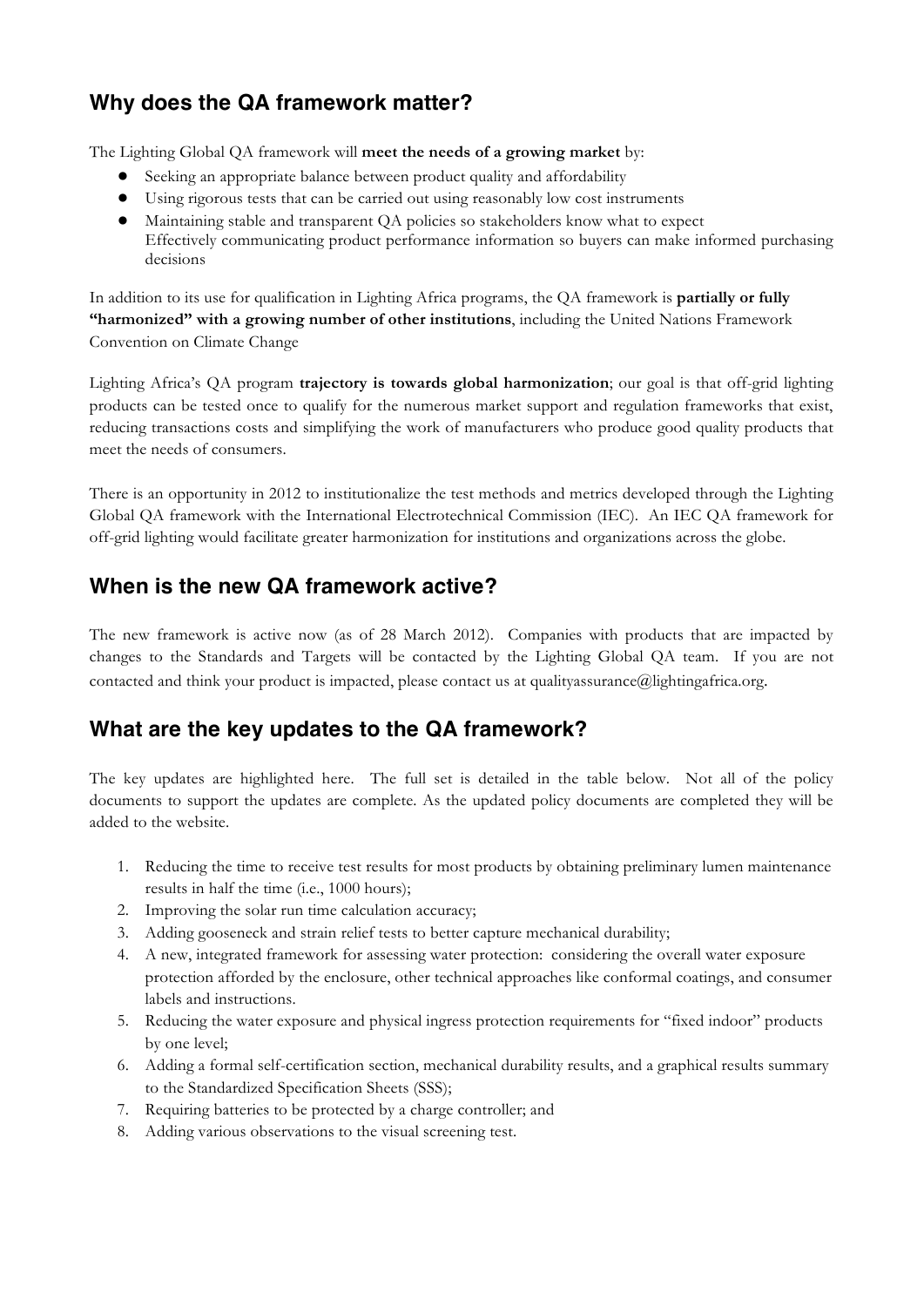### **Full set of recommendations:**

The table below summarizes the recommended updates to the QA framework. In the interest of confidentiality and clarity, we summarized and synthesized the recommendations we received. The information in the table includes:

- ! The "**category**" of the recommendation—what part of the framework it will affect.
- ! A summary of the **recommendation**
- ! A decision on **adoption** (Yes, No, or somewhere in between for some).
- ! An **assessment** of the recommendation that informs why it is possible or difficult.
- ! A **draft change** for those that are likely or neutral to help explain the implications of adopting a particular recommendation

If you have any feedback on the process, please provide comments to qualityassurance@lightingafrica.org

| Category                     | <b>Recommendation</b>                                                                          | <b>Decision</b> | <b>Lighting Africa Assessment</b>                                                                                                                                                                                                                                                                                                                                                                                                                                                                                                                                      | Draft Change (if applicable)                               |
|------------------------------|------------------------------------------------------------------------------------------------|-----------------|------------------------------------------------------------------------------------------------------------------------------------------------------------------------------------------------------------------------------------------------------------------------------------------------------------------------------------------------------------------------------------------------------------------------------------------------------------------------------------------------------------------------------------------------------------------------|------------------------------------------------------------|
| General<br>Scope and<br>Cost | Reduce testing<br>duration and cost by a<br>modest amount.                                     | Yes             | Our analysis of testing data suggests that the sample<br>size for Lighting Africa testing is appropriate, which<br>does not suggest an opportunity for cost reductions<br>without threatening the validity of the test results.<br>However, in many cases, the duration of the lumen<br>maintenance test may be reduced (the limiting factor for<br>testing in the current scheme). We expect it will be<br>possible in 75% of the cases to reduce the time it takes<br>to get official test results by about 40%. There are<br>more details in other recommendations. | See details in other suggestions.                          |
| General<br>Scope and<br>Cost | Lighting Africa should<br>clearly communicate<br>what triggers retesting<br>and what does not. | Yes             | This is good feedback. We will work to present Lighting<br>Africa policies more clearly on the website.                                                                                                                                                                                                                                                                                                                                                                                                                                                                | Look for new web content after<br>the stakeholder process. |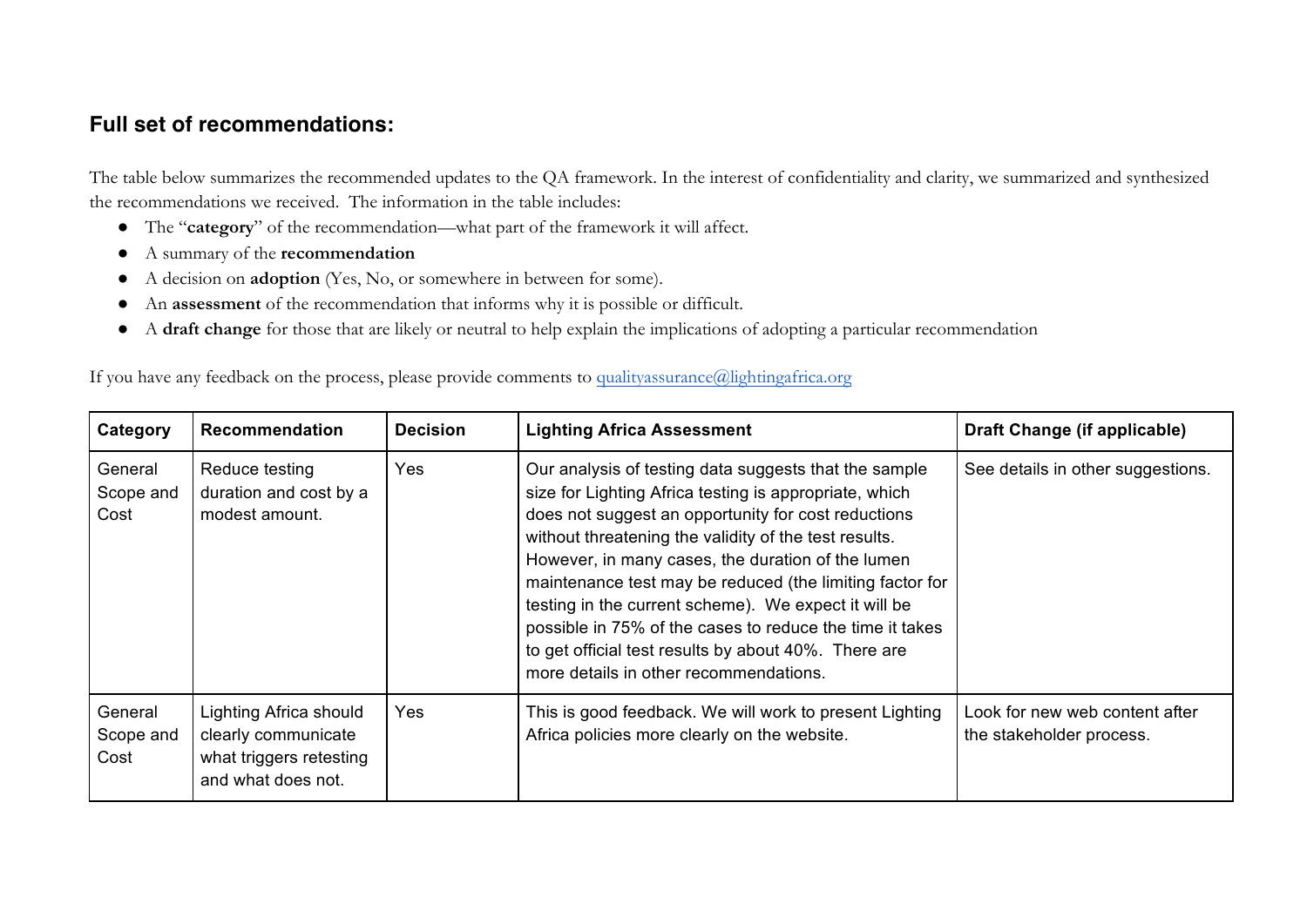| General<br>Scope and<br>Cost | In general, do not<br>tighten any standards<br>or targets in this round<br>of changes.                                       | Yes and No | Maintaining a stable set of standards and targets is a<br>key goal of the QA program. We agree with this<br>suggestion in principle but with a caveat—there are<br>certain areas where consumers are not being<br>adequately protected currently related to battery<br>durability that we intend to address. In cases where<br>changes to the program would result in products that<br>currently pass falling short of the new standards, we<br>would continue to support those products for the<br>duration of their test results validity (i.e., two years after<br>the end of testing). | n/a                                                  |
|------------------------------|------------------------------------------------------------------------------------------------------------------------------|------------|--------------------------------------------------------------------------------------------------------------------------------------------------------------------------------------------------------------------------------------------------------------------------------------------------------------------------------------------------------------------------------------------------------------------------------------------------------------------------------------------------------------------------------------------------------------------------------------------|------------------------------------------------------|
| General<br>Scope and<br>Cost | Allow testing of<br>prototype (pre-<br>production) samples to<br>facilitate approval of<br>new models before<br>they launch. | Yes and No | We agree this is a good goal in principle but need to<br>consider logistics. One possibility, which is not likely in<br>the short term but could be in the medium term (6)<br>month-1 year): Allow testing of manufacturer-provided<br>prototypes for provisional certification with immediate,<br>automatic market check-testing of production run<br>samples. If the check test results do not match those<br>from the prototypes, a strong response from Lighting<br>Africa would be warranted. The additional cost of this<br>testing scheme would be borne by the manufacturer.       | We will continue to consider this<br>recommendation. |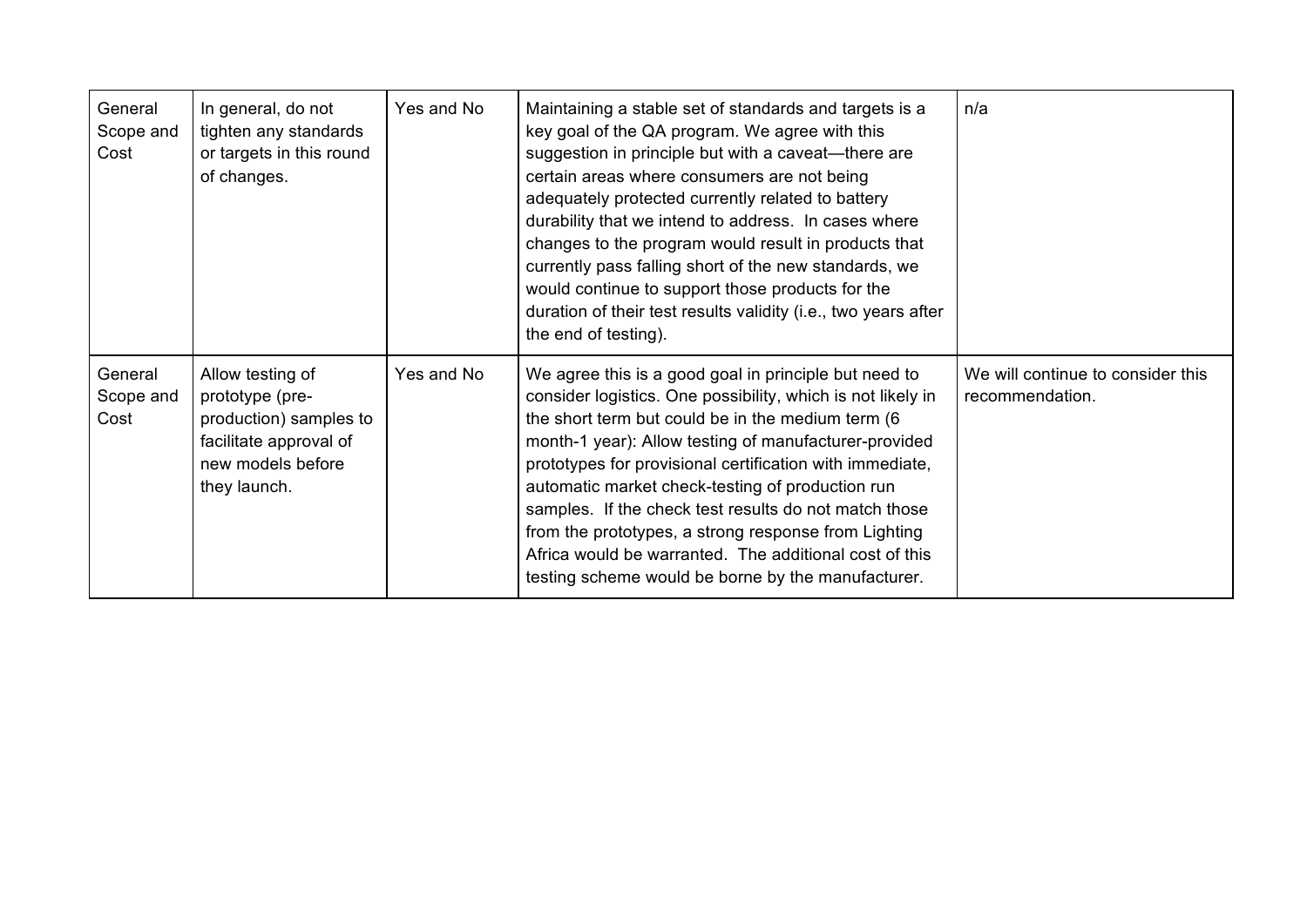| General<br>Scope and<br>Cost | Drastically reduce the<br>scope, duration, and<br>cost of testing (i.e.,<br>tests should last 30<br>days, be targeted for<br>completion by unskilled<br>workers, and cost less<br>than \$1,000) | <b>No</b> | The Lighting Africa Quality Test Method is the go-to<br>standard for off-grid lighting because buyers and<br>consumers are protected by its rigor. All along, we<br>have struck a balance between technical rigor and<br>affordability—realizing that the makers of off-grid lights<br>are often price-sensitive like those who use them. We<br>already have a shorter, less expensive version of<br>testing-the Initial Screening Method-but it is not<br>thorough enough to maintain the quality of test results<br>that the market has come to expect from Lighting<br>Africa. | n/a                                                                                                                                                              |
|------------------------------|-------------------------------------------------------------------------------------------------------------------------------------------------------------------------------------------------|-----------|-----------------------------------------------------------------------------------------------------------------------------------------------------------------------------------------------------------------------------------------------------------------------------------------------------------------------------------------------------------------------------------------------------------------------------------------------------------------------------------------------------------------------------------------------------------------------------------|------------------------------------------------------------------------------------------------------------------------------------------------------------------|
| General<br>Scope and<br>Cost | Allow self-certification<br>using results generated<br>at in-house test labs.                                                                                                                   | <b>No</b> | This is not possiblefor now. We agree it is a good aim<br>in the long-term but are not in a position to design and<br>implement the strong verification regime for<br>manufacturer test lab results that would be required for<br>self-certification to work. As the market matures and our<br>QA framework is institutionalized, we think self-<br>certification will emerge as an option.                                                                                                                                                                                       | n/a                                                                                                                                                              |
| Improved<br>Methods          | Improve the accuracy<br>of "run time per day of<br>solar charging"<br>estimates.                                                                                                                | Yes       | Our analysis has shown that the addition of easy-to-<br>make circuit efficiency measurements can improve the<br>accuracy of "solar run time" estimates. The original<br>estimates assume typical efficiencies but our lab<br>research has shown those can be off by 50% or more.                                                                                                                                                                                                                                                                                                  | Add measurements of electronic<br>circuit efficiency to the test<br>method and use them, in<br>combination with other results, to<br>estimate of solar run time. |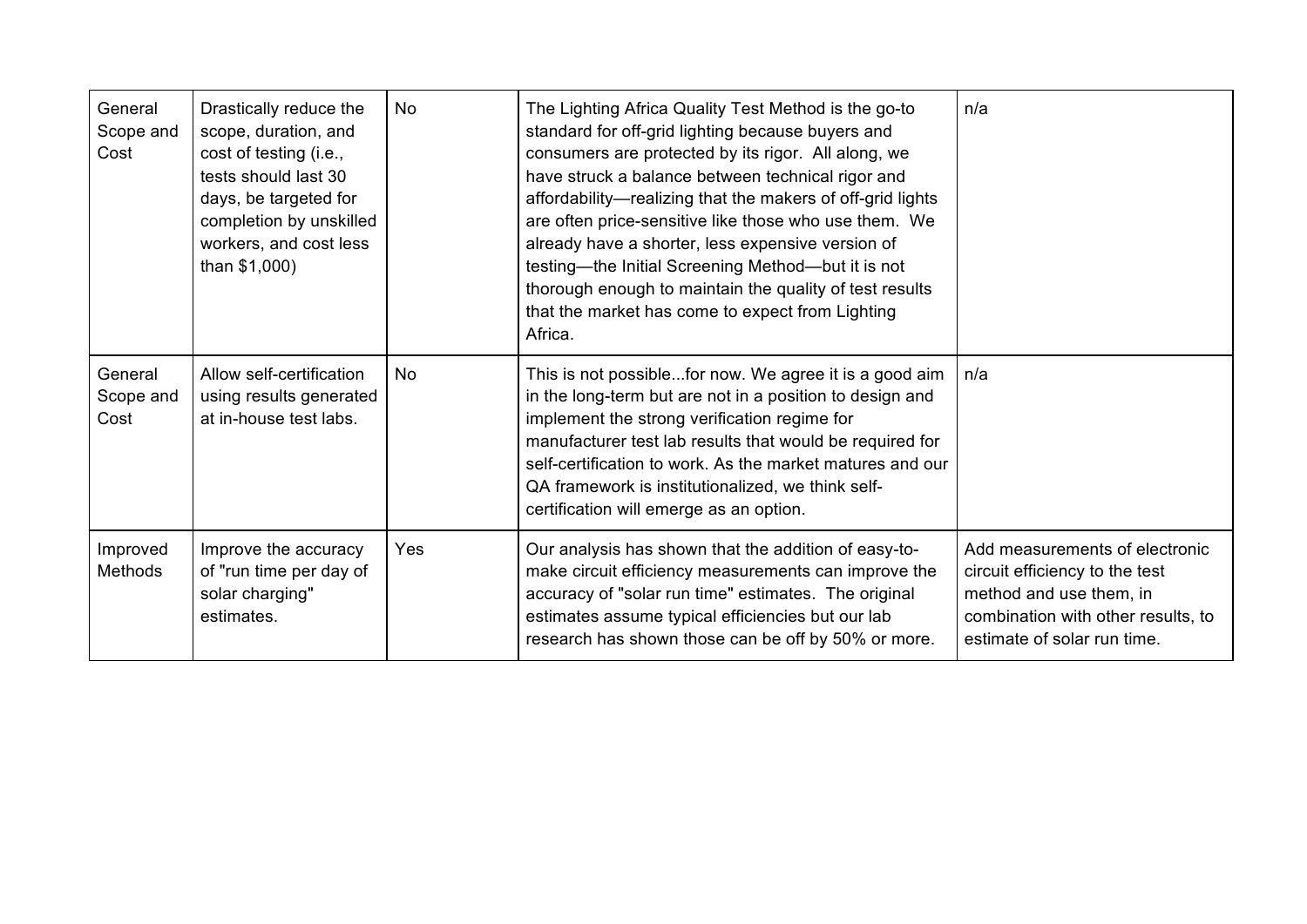| Improved<br><b>Methods</b>        | Reduce the duration of<br>the lumen maintenance<br>test. | Yes | Our analysis shows that we can achieve nearly the<br>same level protection from poor-performing products<br>(98% agreement with current-day method) using a<br>flexible "end-of-test" criterion. If the suggested changes<br>had been in place before, 80% of products would have<br>their result (good or bad) after 1,000 hours. | Allow the test results to be<br>reported at 1,000 hours if certain<br>criteria are met that ensure the<br>samples are likely to pass the<br>threshold—maintaining at least<br>L70 at 2,000 hours. The general<br>"pass" criteria at 1,000 hours are<br>L95 average performance and a<br>flat trend. More details are<br>available in the supporting<br>document titled "Lumen<br>Degradation Testing." The test<br>would still continue to 2,000 hours<br>(with an addendum issued at that<br>time) to ensure coverage for CDM<br>project qualification. |
|-----------------------------------|----------------------------------------------------------|-----|------------------------------------------------------------------------------------------------------------------------------------------------------------------------------------------------------------------------------------------------------------------------------------------------------------------------------------|----------------------------------------------------------------------------------------------------------------------------------------------------------------------------------------------------------------------------------------------------------------------------------------------------------------------------------------------------------------------------------------------------------------------------------------------------------------------------------------------------------------------------------------------------------|
| <b>New Test</b><br><b>Methods</b> | Add a gooseneck<br>durability test.                      | Yes | Multiple field trials have shown that goosenecks are a<br>potential point of early failure, like switches and<br>connectors. It makes sense to protect consumers from<br>these failures.                                                                                                                                           | Add a gooseneck test that is<br>similar to the existing tests of<br>switches and connectors. Bend<br>the gooseneck through its full<br>range of motion 1,000 times.<br>Ensure the product is functional<br>and the user is not exposed to<br>any safety hazard.                                                                                                                                                                                                                                                                                          |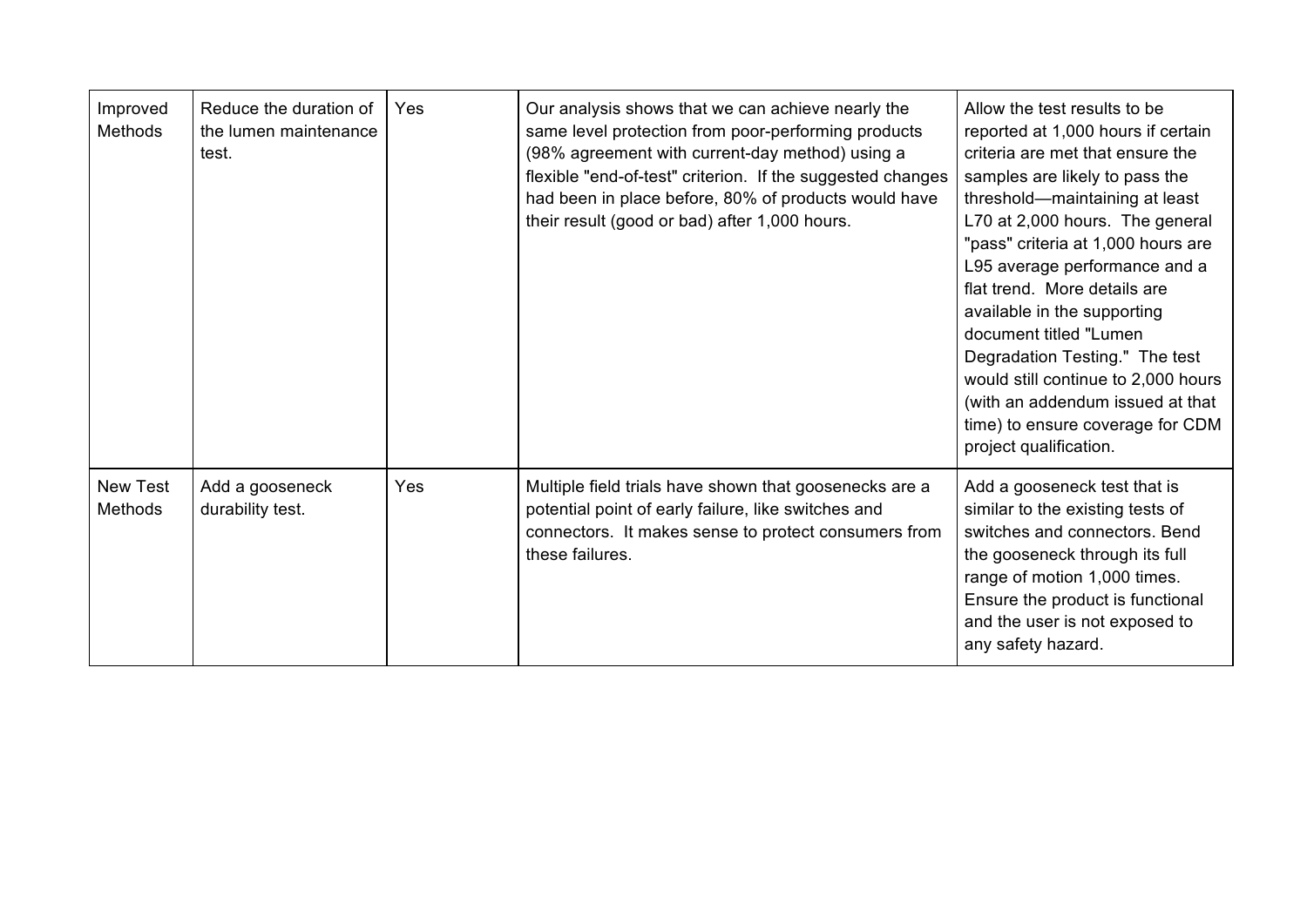| <b>New Test</b><br><b>Methods</b> | For products with<br>mobile phone charging<br>features, add estimates<br>for the reduction in<br>available lighting<br>service from recharging<br>phones. | Yes | The rapid influx of mobile phone charging features in<br>off-grid lighting products (off grid "microenergy"<br>products?) demands a response in terms of providing<br>good information on the trade-offs between lighting and<br>other energy services. Our team is working on new,<br>low cost tests to provide this information. | Once they are ready we will add<br>the required tests to the ISM and<br>QTM (mainly circuit efficiency<br>measurements) and add to SSS.                                                                                                                                                                                                                                 |
|-----------------------------------|-----------------------------------------------------------------------------------------------------------------------------------------------------------|-----|------------------------------------------------------------------------------------------------------------------------------------------------------------------------------------------------------------------------------------------------------------------------------------------------------------------------------------|-------------------------------------------------------------------------------------------------------------------------------------------------------------------------------------------------------------------------------------------------------------------------------------------------------------------------------------------------------------------------|
| <b>New Test</b><br><b>Methods</b> | Measure the standby<br>load of the charge<br>controller and report it<br>in the test results.                                                             | Yes | This is an easy measurement to make and in some<br>cases may provide critical insight into underperforming<br>products.                                                                                                                                                                                                            | Measure the standby load of the<br>charge controller as part of ISM<br>and QTM testing.                                                                                                                                                                                                                                                                                 |
| <b>New Test</b><br><b>Methods</b> | Test strength of strain<br>relief on PV junction<br>boxes.                                                                                                | Yes | This is a common-sense, easy-to-measure indicator of<br>durability.                                                                                                                                                                                                                                                                | There will be a new part of QTM<br>testing: hang a 2 kg weight from<br>the PV module; it should not pull<br>the cable loose or break the<br>connection. The 2 kg force<br>requirement is 25% of the<br>requirement for "typical" on-grid<br>PV modules. The same<br>requirement will be placed for<br>other cable-enclosure interfaces<br>(e.g., hanging light points). |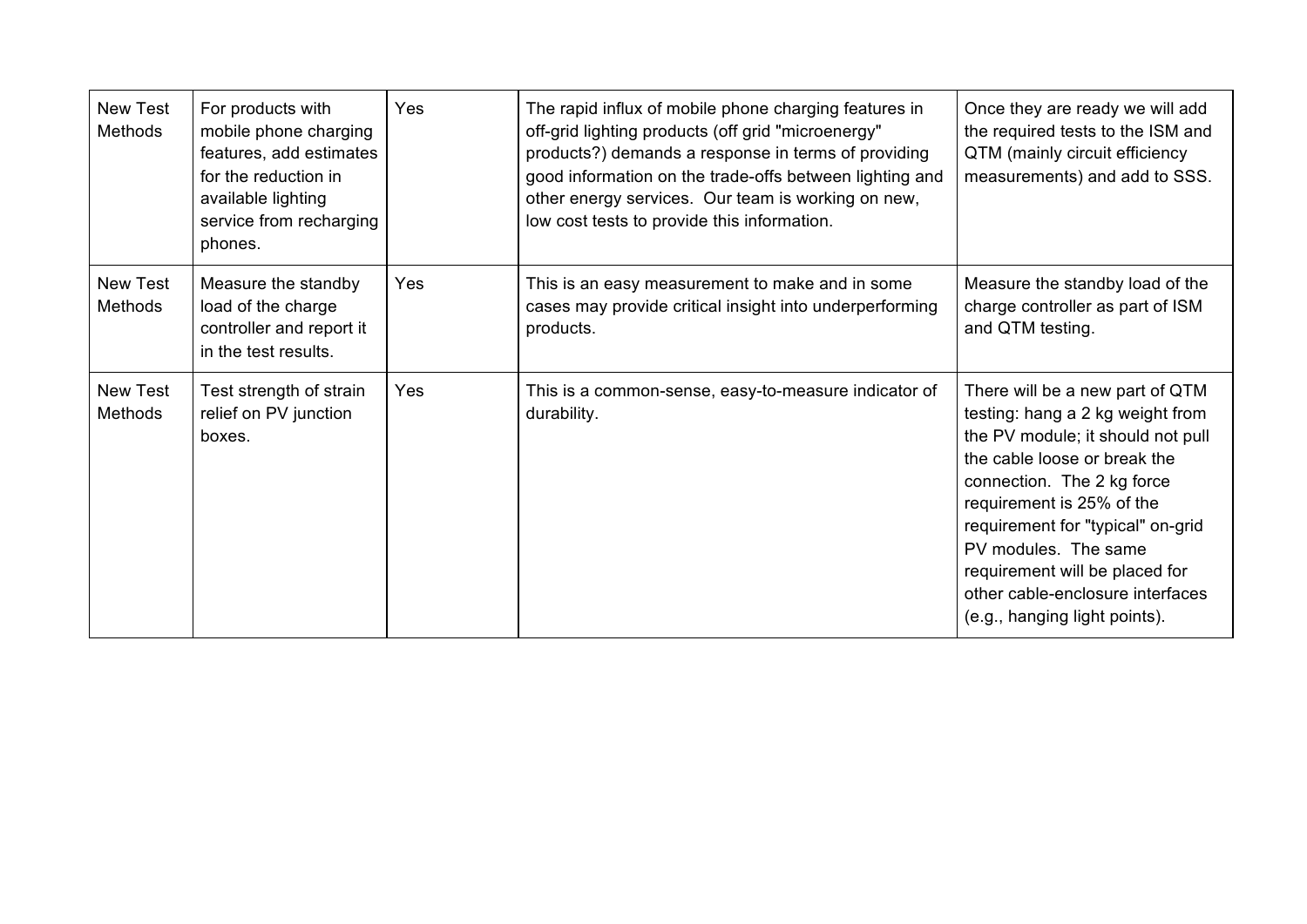| <b>New Test</b><br><b>Methods</b> | Add a test of battery<br>durability and, in some<br>cases, a minimum<br>standard for durability.              | <b>No</b> | Experience from the field tells us that batteries are often<br>the first component to fail in good quality systems. We<br>have tests to ensure the durability of the LED's (lumen<br>maintenance), casing (drop test), and electronic<br>components in general (water exposure protection). A<br>basic test of battery cycle durability makes sense, but<br>right now there is not a clear way of doing this at low<br>cost. Improvements to standards for charge controllers,<br>combined with optional battery self-certification, is a<br>likely near-term solution. | n/a                                                                                         |
|-----------------------------------|---------------------------------------------------------------------------------------------------------------|-----------|-------------------------------------------------------------------------------------------------------------------------------------------------------------------------------------------------------------------------------------------------------------------------------------------------------------------------------------------------------------------------------------------------------------------------------------------------------------------------------------------------------------------------------------------------------------------------|---------------------------------------------------------------------------------------------|
| <b>New Test</b><br><b>Methods</b> | Add measurements of<br>efficiency and durability<br>for AC-DC chargers<br>that are included with<br>products. | <b>No</b> | While these measurements may be helpful, in practice<br>most products with AC-DC charging options are<br>designed to interface with widely available mobile<br>phone chargers. Lighting Africa already makes<br>measurements of product performance after a charging<br>cycle with any charger that is included, so basic<br>functionality is assured. To reduce the likelihood of<br>early AC-DC charger failure, Lighting Africa may require<br>the charger to carry approval from a consumer<br>electronics safety regulator.                                        | Any AC-DC charger should carry<br>approval from a consumer<br>electronics safety regulator. |
| <b>New Test</b><br><b>Methods</b> | Check for radio<br>frequency interference.                                                                    | <b>No</b> | While it would be helpful to know if products interfere<br>with radio broadcasts, it is not clear what we would "do"<br>with that information aside from report it.<br>Standardization of the testing for this may be difficult.                                                                                                                                                                                                                                                                                                                                        | n/a                                                                                         |
| <b>New Test</b><br><b>Methods</b> | Add a long-term "actual<br>use" test for overall<br>durability.                                               | No        | It would be difficult to standardize and control this at a<br>reasonable cost.                                                                                                                                                                                                                                                                                                                                                                                                                                                                                          | n/a                                                                                         |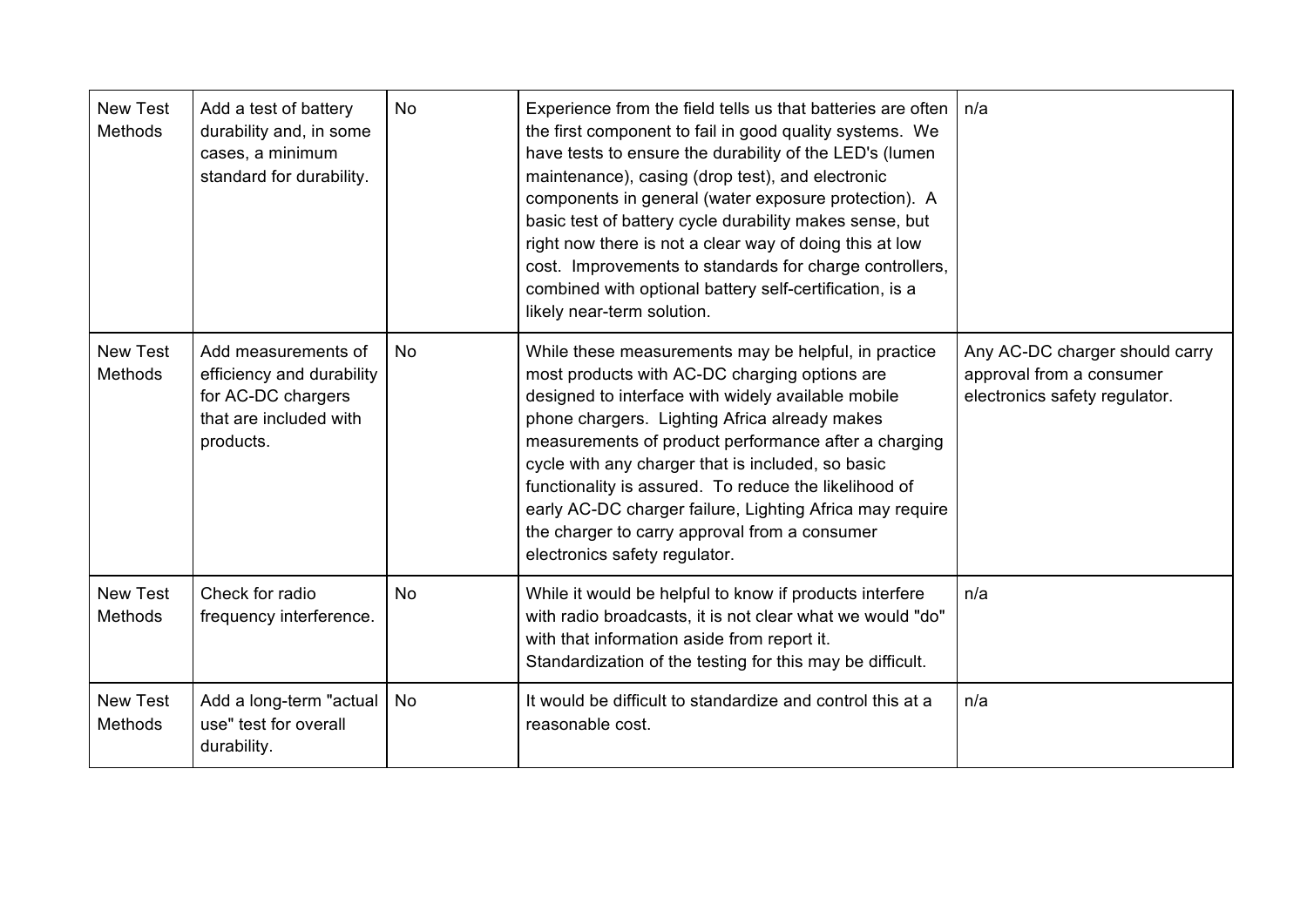| Other                                                         | Create and maintain a<br>testing status website<br>so companies can<br>monitor the progress of<br>their product (and up-<br>to-date partial results)<br>in "real" time. | No. | Good idea, but the cost of building an interactive<br>website to do this and the staff time to maintain it are<br>outside the scope of our priorities right now. We would<br>prefer to keep the cost of testing lower.                                                                                                                                                                   | n/a                                                                                                   |
|---------------------------------------------------------------|-------------------------------------------------------------------------------------------------------------------------------------------------------------------------|-----|------------------------------------------------------------------------------------------------------------------------------------------------------------------------------------------------------------------------------------------------------------------------------------------------------------------------------------------------------------------------------------------|-------------------------------------------------------------------------------------------------------|
| Relax<br>Lighting<br>Africa<br><b>Standards</b><br>or Targets | Reduce the water<br>exposure protection<br>Performance Target for<br>"fixed indoor" products<br>from $IP x1$ ("light rain")<br>to IP x0 ("no<br>protection")            | Yes | This is an area where the program requirements should<br>be relaxed. IP x0 is in line with consumer expectations<br>for indoor appliances (e.g., TV's and radios). Also, it<br>would bring the fixed indoor category requirements in<br>line with other categories (i.e., with no differentiation<br>between Minimum Standards and Performance Targets<br>in terms of water protection). | The new Performance Target for<br>fixed indoor products with respect<br>to water protection is IP x0. |
| Relax<br>Lighting<br>Africa<br><b>Standards</b><br>or Targets | Reduce the physical<br>ingress Quality<br>Standard for all<br>portable products from<br>IP 4x ("paperclips") to<br>IP 2x ("fingers").                                   | Yes | This is an area where the program requirements should<br>be relaxed. While it is desirable to protect products<br>from dust with tight-fitting enclosures, there is no field<br>evidence to suggest that physical ingress is causing<br>early failure. Also, this change would allow us to deal<br>with the issue of external connectors more objectively.                               | The new Quality Standard for all<br>products with respect to physical<br>ingress protection is IP 2x. |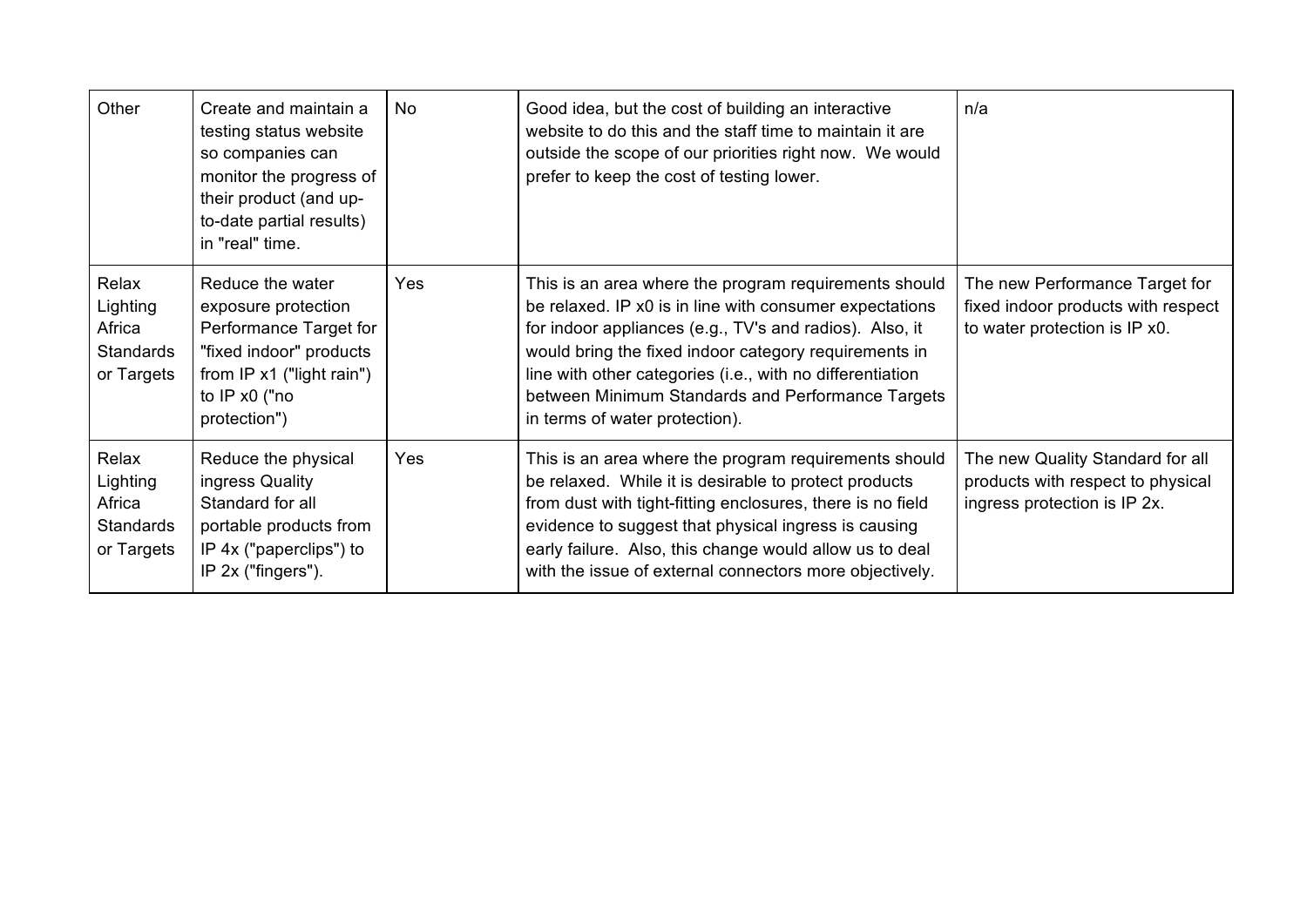| Relax<br>Lighting<br>Africa<br>Standards<br>or Targets | Allow accurate and<br>appropriate consumer<br>information (on the<br>outside of the package<br>or in the user's manual)<br>to drop the required<br>level of water<br>protection by one level.                                                               | Yes | For products that are sensitive to water, one alternative<br>for protection is obviously for the end-user to actively<br>prevent exposure to liquids; for this to work they need<br>to be informed that the product is indeed susceptible to<br>damage if it is exposed. In the spirit of allowing a range<br>of approaches to achieving the goal of Lighting Africa<br>Standards, this addition makes sense. In this case the<br>goal is to avoid both immediate (short circuiting) and<br>medium-term (corrosion) failures from the exposure to<br>water that is expected under normal use. Adding this<br>option would mean there are essentially three<br>strategies that can be used independently or in<br>combination to meet the water protection standards: 1)<br>water-resistant enclosures; 2) adding drainage and<br>protecting internal circuits from the expected water<br>intrusion; 3) giving consumers the information they<br>need to adequately protect the product from exposure. | There is a new addendum<br>document to the Standards and<br><b>Targets titled "Water Protection</b><br>Compliance Options" that details<br>the paths to compliance. |
|--------------------------------------------------------|-------------------------------------------------------------------------------------------------------------------------------------------------------------------------------------------------------------------------------------------------------------|-----|-------------------------------------------------------------------------------------------------------------------------------------------------------------------------------------------------------------------------------------------------------------------------------------------------------------------------------------------------------------------------------------------------------------------------------------------------------------------------------------------------------------------------------------------------------------------------------------------------------------------------------------------------------------------------------------------------------------------------------------------------------------------------------------------------------------------------------------------------------------------------------------------------------------------------------------------------------------------------------------------------------|---------------------------------------------------------------------------------------------------------------------------------------------------------------------|
| Relax<br>Lighting<br>Africa<br>Standards<br>or Targets | Only require short-term<br>water exposure<br>protection in the testing<br>and standards (i.e.,<br>make sure it still works<br>when exposed to the<br>expected<br>environmental<br>conditions); do not<br>consider the potential<br>for long-term corrosion. | No  | Corrosion has been noted as a common source of early<br>failure among products that are not well protected. This<br>is an area where we want to ensure that consumers are<br>protected from early failure, and is an aspect of product<br>design that is very difficult for buyers to gauge<br>independently.                                                                                                                                                                                                                                                                                                                                                                                                                                                                                                                                                                                                                                                                                         | n/a                                                                                                                                                                 |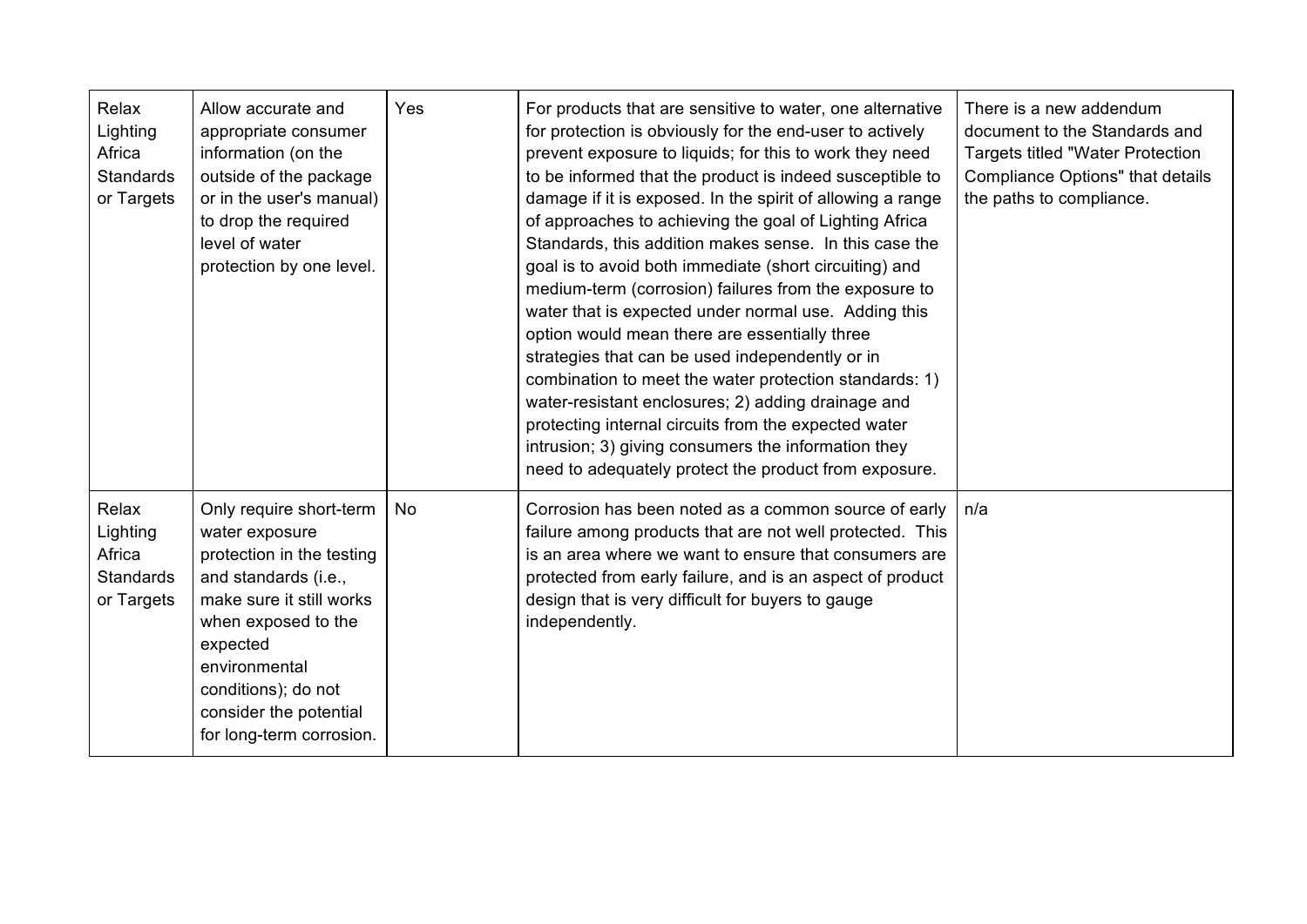| Relax<br>Lighting<br>Africa<br>Standards<br>or Targets | Only require a one-<br>meter cable to qualify<br>as a product with a<br>separate solar module<br>(which influences the<br>level of water<br>protection that is<br>required). | No | The goal of our cable length requirement (three meters<br>or more is required) is to ensure it is possible to<br>conveniently place products indoors while the solar<br>module is outside, in the bright sun. While there are<br>situations where a one meter cable might work, longer<br>cables make it easier for the end-user to place the PV<br>module in an optimal location while protecting the lamp<br>from exposure to rain. Situations where there is<br>shading near a door/window, a roof overhang to "get<br>around," or other obstructions are common enough to<br>warrant this cable length. We have also received<br>recommendations to lengthen the requirement to five<br>meters, and feel that would be too far in the other<br>direction. | n/a |
|--------------------------------------------------------|------------------------------------------------------------------------------------------------------------------------------------------------------------------------------|----|---------------------------------------------------------------------------------------------------------------------------------------------------------------------------------------------------------------------------------------------------------------------------------------------------------------------------------------------------------------------------------------------------------------------------------------------------------------------------------------------------------------------------------------------------------------------------------------------------------------------------------------------------------------------------------------------------------------------------------------------------------------|-----|
|                                                        |                                                                                                                                                                              |    |                                                                                                                                                                                                                                                                                                                                                                                                                                                                                                                                                                                                                                                                                                                                                               |     |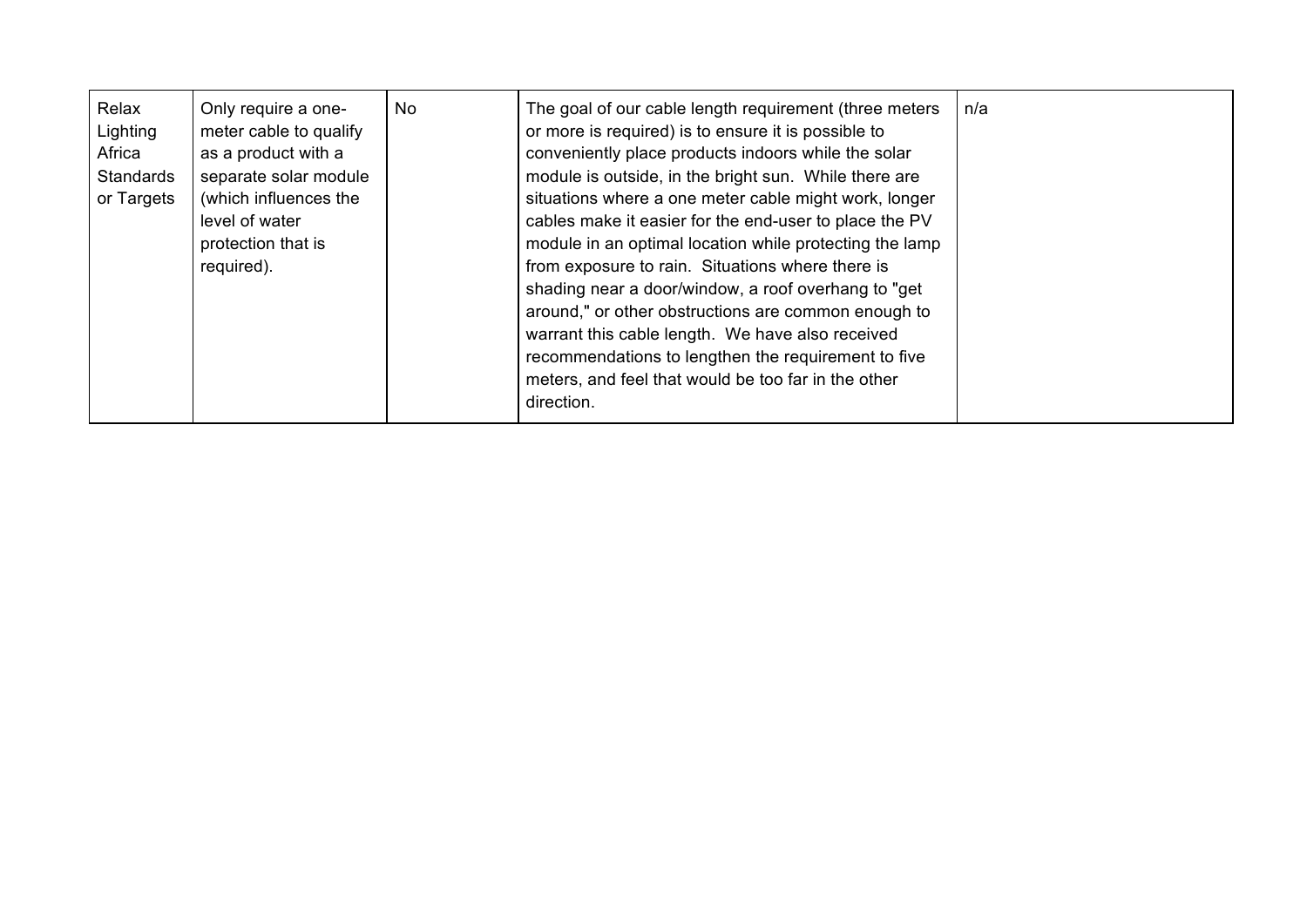| Relax<br>Lighting<br>Africa<br>Standards<br>or Targets | Do not require that<br>warranty service<br>reaches the consumer,<br>only the distributor or<br>importer.                                  | Yes and No | We have gone out of our way not to prescribe how to<br>service or design warranties; the only Minimum Quality<br>Standards requirement is that consumers are offered at<br>least six months of warranty protection. In practice, this<br>means they should know that a warranty is available<br>and if a buyer approaches an agent of the<br>manufacturer, the warranty should be honored. We<br>recognize the enormous practical difficulties in servicing<br>warranties across the messy supply chains that are<br>common for off-grid lights and have purposely not<br>required any particular framework. If a particular in-<br>country distributor is not good at servicing warranties,<br>we also recognize that this is not an issue that should<br>negatively impact manufacturers with respect to their<br>status with the Lighting Africa program. As long as the<br>end-buyers know that the product is backed by a<br>warranty, it is up to distributors to close the loop (or<br>gain a reputation for not doing so). We want to work<br>with manufacturers and distributors to improve the<br>quality of warranties for off-grid lighting products so we<br>can strengthen consumer confidence together-<br>building a stronger market. | n/a                                                                                                                                                                                                                                    |
|--------------------------------------------------------|-------------------------------------------------------------------------------------------------------------------------------------------|------------|-------------------------------------------------------------------------------------------------------------------------------------------------------------------------------------------------------------------------------------------------------------------------------------------------------------------------------------------------------------------------------------------------------------------------------------------------------------------------------------------------------------------------------------------------------------------------------------------------------------------------------------------------------------------------------------------------------------------------------------------------------------------------------------------------------------------------------------------------------------------------------------------------------------------------------------------------------------------------------------------------------------------------------------------------------------------------------------------------------------------------------------------------------------------------------------------------------------------------------------------------------|----------------------------------------------------------------------------------------------------------------------------------------------------------------------------------------------------------------------------------------|
| <b>Specs</b><br><b>Sheet</b><br>Change                 | Make a more formal<br>self-certification section<br>and allow listing of<br>other product<br>certifications (CE, UL,<br>etc.) on the SSS. | Yes        | This makes sense and is in the spirit of providing a<br>clear platform for information sharing about product<br>quality and performance. We have left the contents of<br>the "optional information" section on the SSS up to the<br>manufacturers and are always open to suggestions.<br>The only requirement (as with the rest of the SSS) is<br>that all information must be verified by Lighting Africa.<br>We would ask to see certificates for CE or UL<br>certification to include them on the SSS.                                                                                                                                                                                                                                                                                                                                                                                                                                                                                                                                                                                                                                                                                                                                             | Add the following to self-<br>certification options: [existing: ISO<br>900x], UL, CE, uV resistant<br>plastic, uV-free LEDs, high<br>temperature batteries (particularly<br>for Ni chemistries), battery<br>durability certifications. |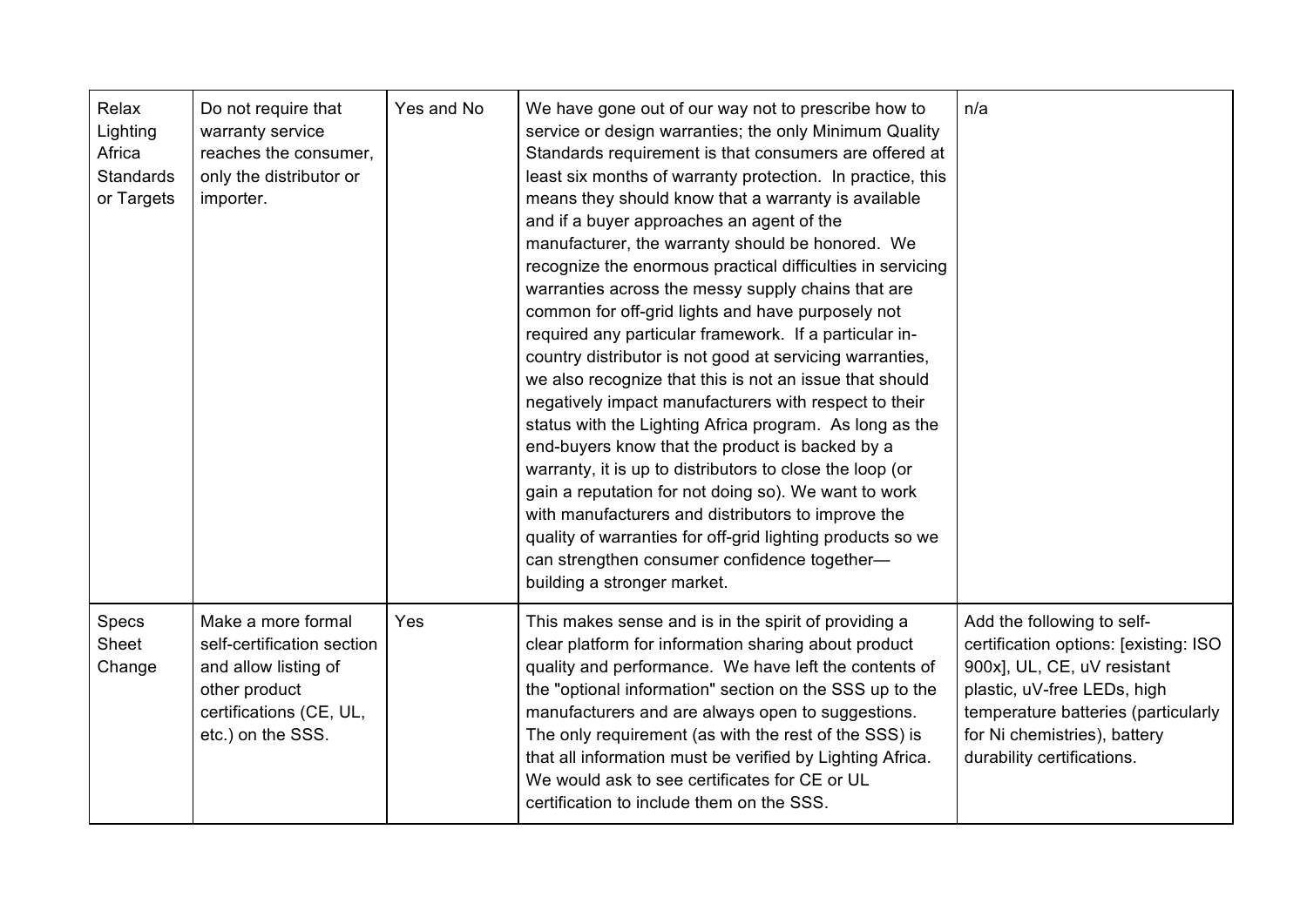| Specs<br>Sheet<br>Change | Add graphical results<br>summary to SSS<br>banner.                                                                                  | Yes | A graphical representation of the key parameters would<br>add value to the SSS for explaining the performance<br>and quality aspects of products.                                                                                                                                                                                                                                                                                                                                                                                                     | Add bar graphs / relative size<br>icons for full battery run time,<br>solar run time, and brightness.<br>Include benchmarks in the<br>brightness bar for hurricane<br>kerosene lamps (20 lumens). Add<br>icons that indicate number of<br>luminaires, mobile charging<br>capabilities, and durability criteria<br>(drop test, water protection). |
|--------------------------|-------------------------------------------------------------------------------------------------------------------------------------|-----|-------------------------------------------------------------------------------------------------------------------------------------------------------------------------------------------------------------------------------------------------------------------------------------------------------------------------------------------------------------------------------------------------------------------------------------------------------------------------------------------------------------------------------------------------------|--------------------------------------------------------------------------------------------------------------------------------------------------------------------------------------------------------------------------------------------------------------------------------------------------------------------------------------------------|
| Specs<br>Sheet<br>Change | Add "mobile charging<br>impacts" section to<br>SSS that shows the<br>change in lighting<br>service from charging a<br>mobile phone. | Yes | We intend to add mobile charging impact tests to the<br>test method, and would also like to communicate this<br>important information to the market.                                                                                                                                                                                                                                                                                                                                                                                                  | Once a test is in place we will use<br>the results to craft appropriate<br>messages for the SSS.                                                                                                                                                                                                                                                 |
| Specs<br>Sheet<br>Change | Add information about<br>durability test results.                                                                                   | Yes | These were initially left off the sheets because the<br>baseline requirements to use the SSS (meeting<br>Minimum Quality Standards) meant that every product<br>met the same requirements, making the repetition of<br>durability tests "passed' redundant. However, it is clear<br>that not every user of SSS knows what those baseline<br>criteria include. This is a good change and would add<br>valuable information to the sheets. It would enable<br>communication that every product using an SSS meets<br>important durability requirements. | Add both graphic (icons) and<br>textual indication of the durability<br>tests passed by the product: Drop<br>Test, Workmanship, Water<br>Protection Level, and Electronic<br>Design durability (lumen<br>maintenance and battery charge<br>control strategy)                                                                                     |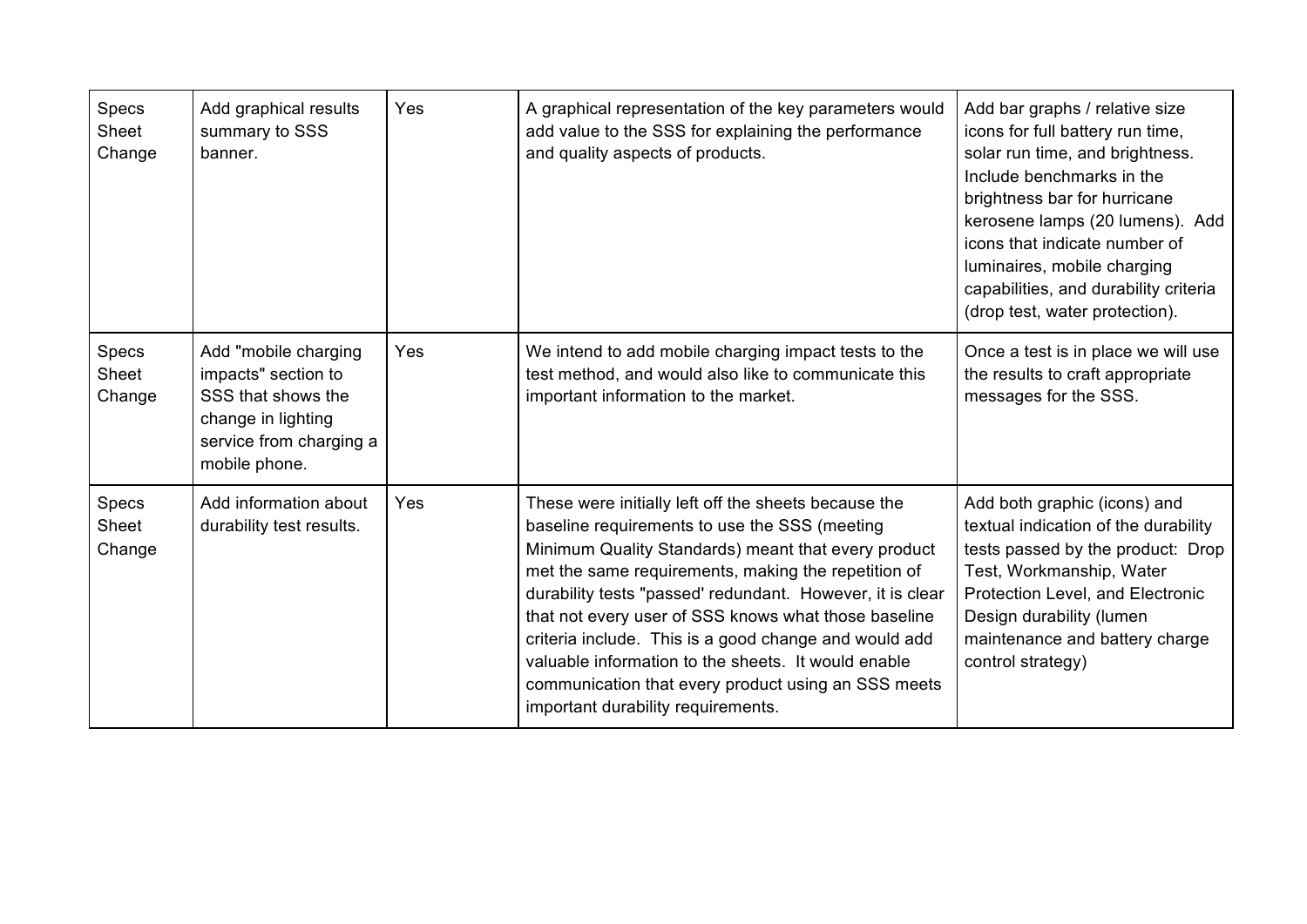| Specs<br>Sheet<br>Change                                        | Add more details on<br>component<br>specifications to the<br>SSS, in particular, PV<br>power.                                                                                              | Yes       | We are open to adding additional information about the<br>components if it is requested by manufacturers. There<br>are minimum disclosure requirements outlined in the<br>SSS requirements, but it is always OK to disclose other<br>test results as well. | This is already allowed.                                                                                                                                                                                                                                                                                                                                                                                                                                     |
|-----------------------------------------------------------------|--------------------------------------------------------------------------------------------------------------------------------------------------------------------------------------------|-----------|------------------------------------------------------------------------------------------------------------------------------------------------------------------------------------------------------------------------------------------------------------|--------------------------------------------------------------------------------------------------------------------------------------------------------------------------------------------------------------------------------------------------------------------------------------------------------------------------------------------------------------------------------------------------------------------------------------------------------------|
| Specs<br>Sheet<br>Change                                        | Require labeling on<br>battery replaceability<br>[note: this is already in<br>place] and an<br>"expected battery<br>expiration date" on the<br>SSS.                                        | <b>No</b> | Good idea but difficult to implement. We already note if<br>batteries are easily replaceable, but estimating the<br>lifetime of a battery is very difficult.                                                                                               | n/a                                                                                                                                                                                                                                                                                                                                                                                                                                                          |
| Specs<br>Sheet<br>Change                                        | Include option to<br>provide FOB wholesale<br>pricing on the SSS.                                                                                                                          | <b>No</b> | We do not want to list prices on the Lighting Africa web<br>page. They are subject to change, order size, and<br>other factors.                                                                                                                            | n/a                                                                                                                                                                                                                                                                                                                                                                                                                                                          |
| Tighten<br>Lighting<br>Africa<br><b>Standards</b><br>or Targets | Require that batteries<br>are protected by an<br>appropriate charge<br>controller with an<br>algorithm that prolongs<br>the life of the battery<br>and protects the safety<br>of the user. | Yes       | This is a hole in our current Standards framework and it<br>makes sense to add a general requirement for this.                                                                                                                                             | Require that batteries are<br>protected by an appropriate<br>charge controller with an<br>algorithm that prolongs the life of<br>the battery and protects the safety<br>of the user. Examples of<br>acceptable limits: Overvoltage<br>cutoff at 2.4 volts for a sealed lead<br>acid battery, etc. This would be a<br>general requirement (no<br>prescriptive requirements) with<br>judgement allowed to be<br>subjective by test lab and Lighting<br>Africa. |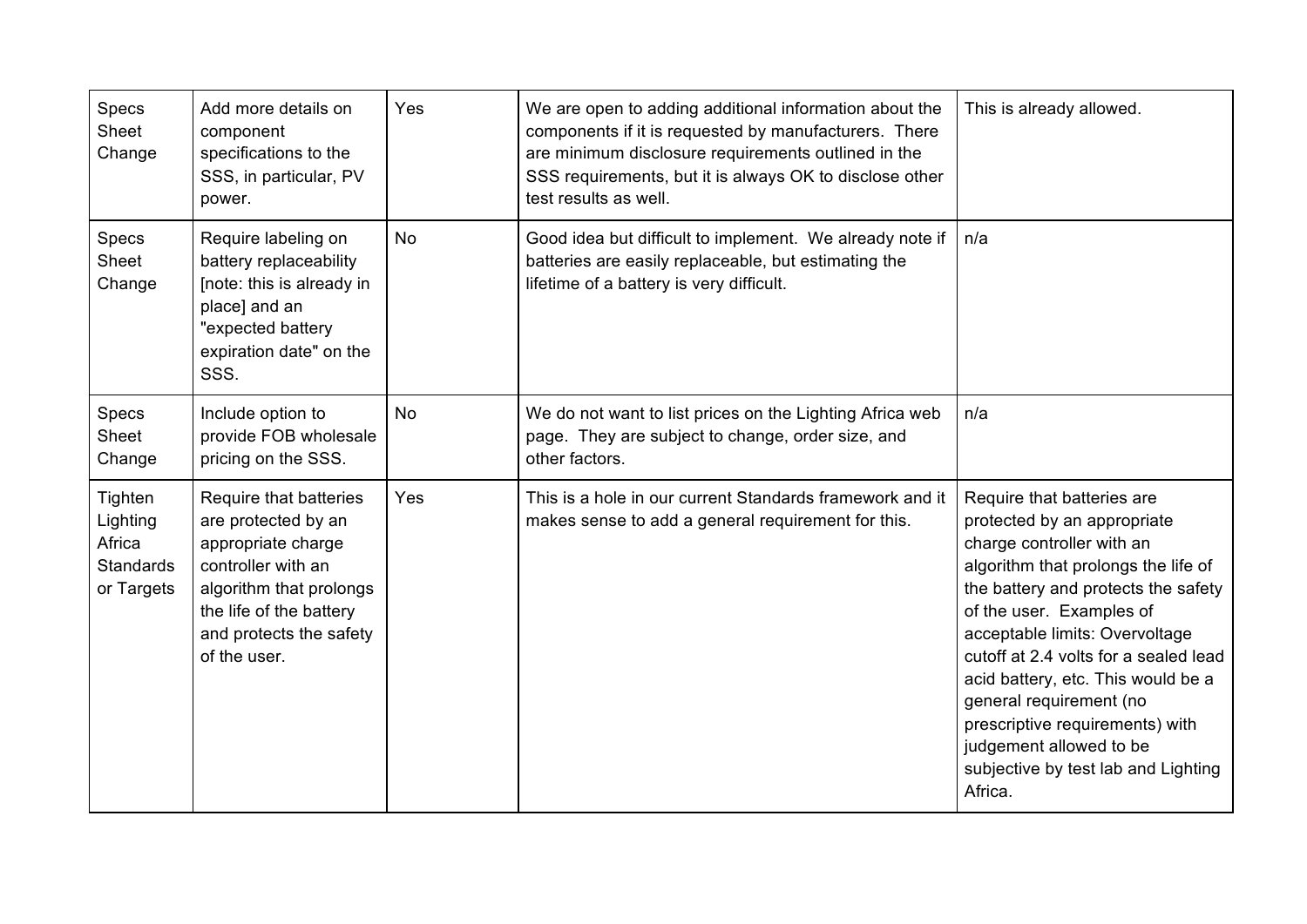| Tighten<br>Lighting<br>Africa<br><b>Standards</b><br>or Targets | Require IP 67 for solar<br>module junction boxes.                                       | <b>No</b> | The durability of solar junction boxes is potentially a<br>loophole in the durability requirements. We are not<br>sure if IP67 is the correct level of protection and are<br>looking for input.                                                                                                                                                                                                                    | None at this point                                                                          |
|-----------------------------------------------------------------|-----------------------------------------------------------------------------------------|-----------|--------------------------------------------------------------------------------------------------------------------------------------------------------------------------------------------------------------------------------------------------------------------------------------------------------------------------------------------------------------------------------------------------------------------|---------------------------------------------------------------------------------------------|
| Tighten<br>Lighting<br>Africa<br><b>Standards</b><br>or Targets | Require consumer<br>safety self-certification<br>for any included AC-<br>DC chargers    | Yes       | This is a low-cost way of ensuring consumers are not<br>exposed to harm from substandard AC-DC chargers<br>that are included with products. In practice, many<br>products give the option to use standard mobile phone<br>chargers, and this requirement would not apply to those<br>if the chargers are not included in the box.                                                                                  | Any AC-DC charger should carry<br>approval from a consumer<br>electronics safety regulator. |
| Tighten<br>Lighting<br>Africa<br><b>Standards</b><br>or Targets | Require self-<br>certification that uV<br>free LEDs are used.                           | <b>No</b> | We do not know enough about the impacts on eye<br>health at levels of potential uV exposure that would be<br>typical for off-grid lights to require a standard here. We<br>do our best to keep up-to-date with current thought in<br>the area of LEDs and health, and will continue to<br>monitor this and other issues. Please continue to send<br>information on this and other health issues to our QA<br>team. | n/a                                                                                         |
| Tighten<br>Lighting<br>Africa<br><b>Standards</b><br>or Targets | Add requirements for<br>users manual content.                                           | <b>No</b> | This would be difficult to implement broadly, as different<br>lamps have different needs.                                                                                                                                                                                                                                                                                                                          | n/a                                                                                         |
| Tighten<br>Lighting<br>Africa<br><b>Standards</b><br>or Targets | Add requirement that<br>CCT of light be in a<br>certain range (e.g.,<br>near daylight). | No        | The CCT for lamps we see in the field varies widely and<br>we intend to continue leaving these choices up to the<br>market.                                                                                                                                                                                                                                                                                        | n/a                                                                                         |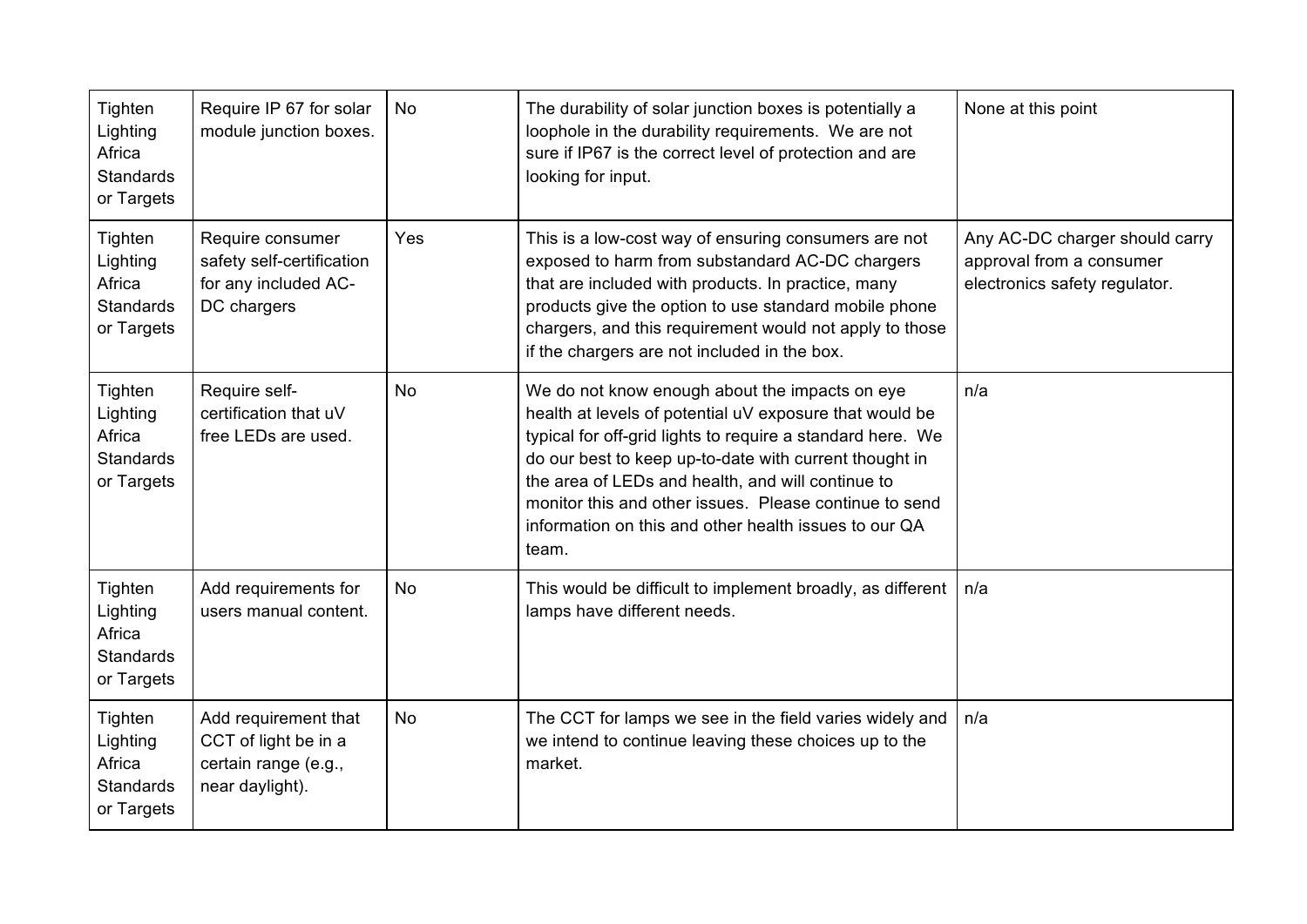| Visual<br>Screening<br><b>Additions</b> | Add observations of<br>workmanship quality in<br>and on solar module<br>junction boxes.                                                     | Yes       | This addition makes sense and would be useful to<br>provide more information to the market. Including it<br>would result in better feedback for manufacturers and<br>would help protect consumers.                                                                                            | Add to checklist, make part of<br>overall workmanship assessment. |
|-----------------------------------------|---------------------------------------------------------------------------------------------------------------------------------------------|-----------|-----------------------------------------------------------------------------------------------------------------------------------------------------------------------------------------------------------------------------------------------------------------------------------------------|-------------------------------------------------------------------|
| Visual<br>Screening<br><b>Additions</b> | Add observations of<br>wire strain relief<br>methods throughout<br>the product, where<br>applicable.                                        | Yes       | This makes sense and would allow us to provide better<br>feedback to manufacturers about product design.                                                                                                                                                                                      | Add to visual screening checklist.                                |
| Visual<br>Screening<br><b>Additions</b> | Add observations of<br>solar module laminate<br>construction quality.                                                                       | <b>No</b> | This would be helpful if the assessments were<br>standardized, but it is a difficult test to undertake by a<br>technician without appropriate background in solar<br>assembly. We aren't adding at this time because of the<br>difficulties in implementing across the global lab<br>network. | n/a                                                               |
| Visual<br>Screening<br><b>Additions</b> | Add checks for<br>replaceability of circuits<br>in the lamp (in addition<br>to the existing check<br>for ease of battery<br>replaceability. | Yes       | This makes sense and would allow us to provide better<br>feedback to manufacturers about product design. This<br>would not be a new standard but simply added<br>information in the test report.                                                                                              | Add to visual screening checklist.                                |
| Visual<br>Screening<br>Additions        | Add more extensive<br>documentation and<br>feedback on user<br>manual contents.                                                             | Yes       | This makes sense and would allow us to provide better<br>feedback to manufacturers about product design.                                                                                                                                                                                      | Add to visual screening checklist.                                |